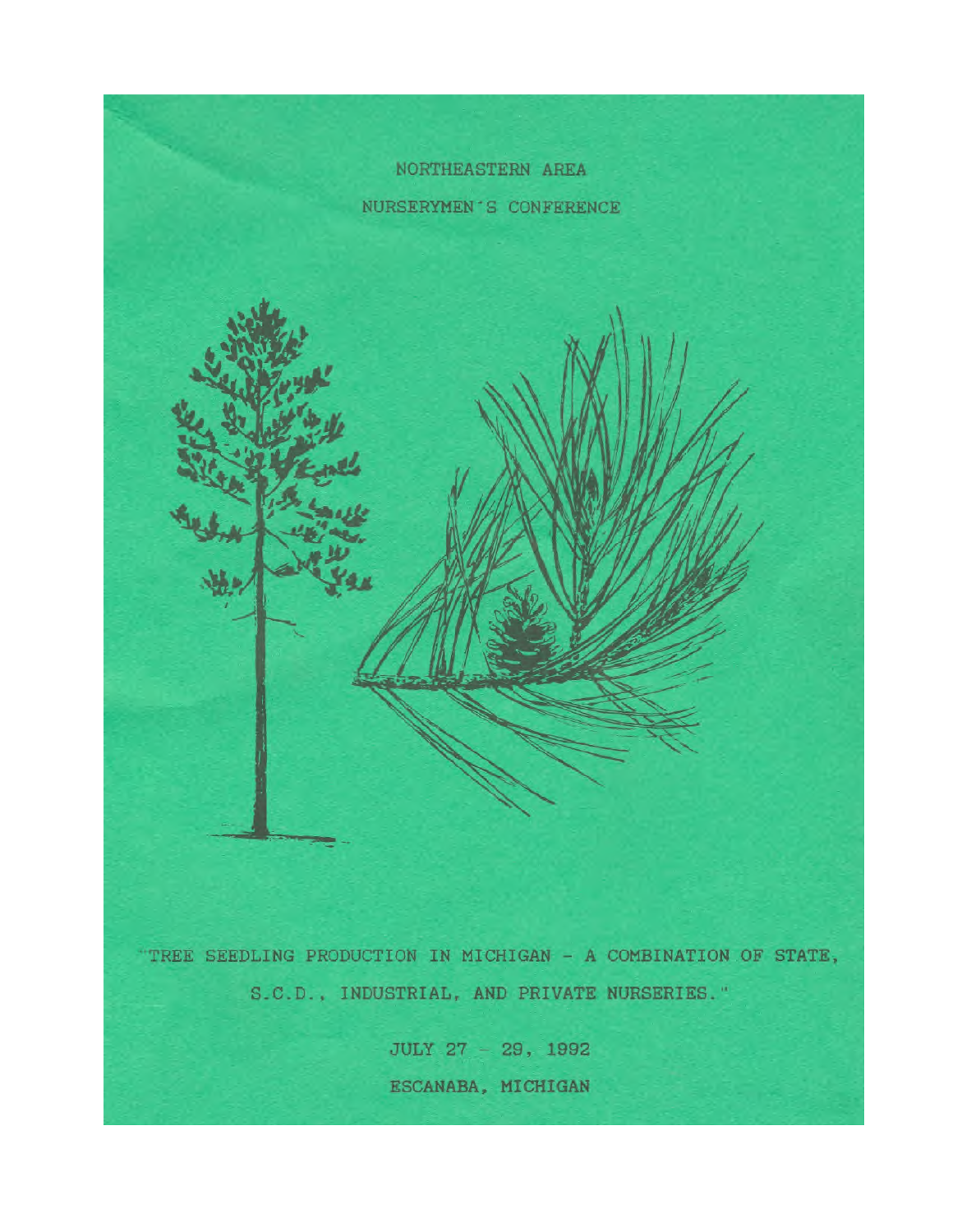## Proceedings of the

## NORTHEASTERN AREA NURSERYMEN' S CONFERENCE

Sponsored by:

NORTHEASTERN STATE, FEDERAL AND PROVINCIAL NURSERY ASSOCIATION

Co-hosted by:

MICHIGAN DEPT. OF NATURAL RESOURCES and MEAD CORPORATION

> July 27 - 29, 1992 Escanaba, Michigan

Copies of these proceedings are available from:

Michigan Dept. of Natural Resources Wyman State Forest Nursery Route 2, Box 2004 Manistique, MI 49854

A charge of \$8.00 per copy is made to cover costs of printing and mailing. Checks should be made payable to:

NORTHEASTERN STATE, FEDERAL AND PROVINCIAL NURSERY ASSOCIATION